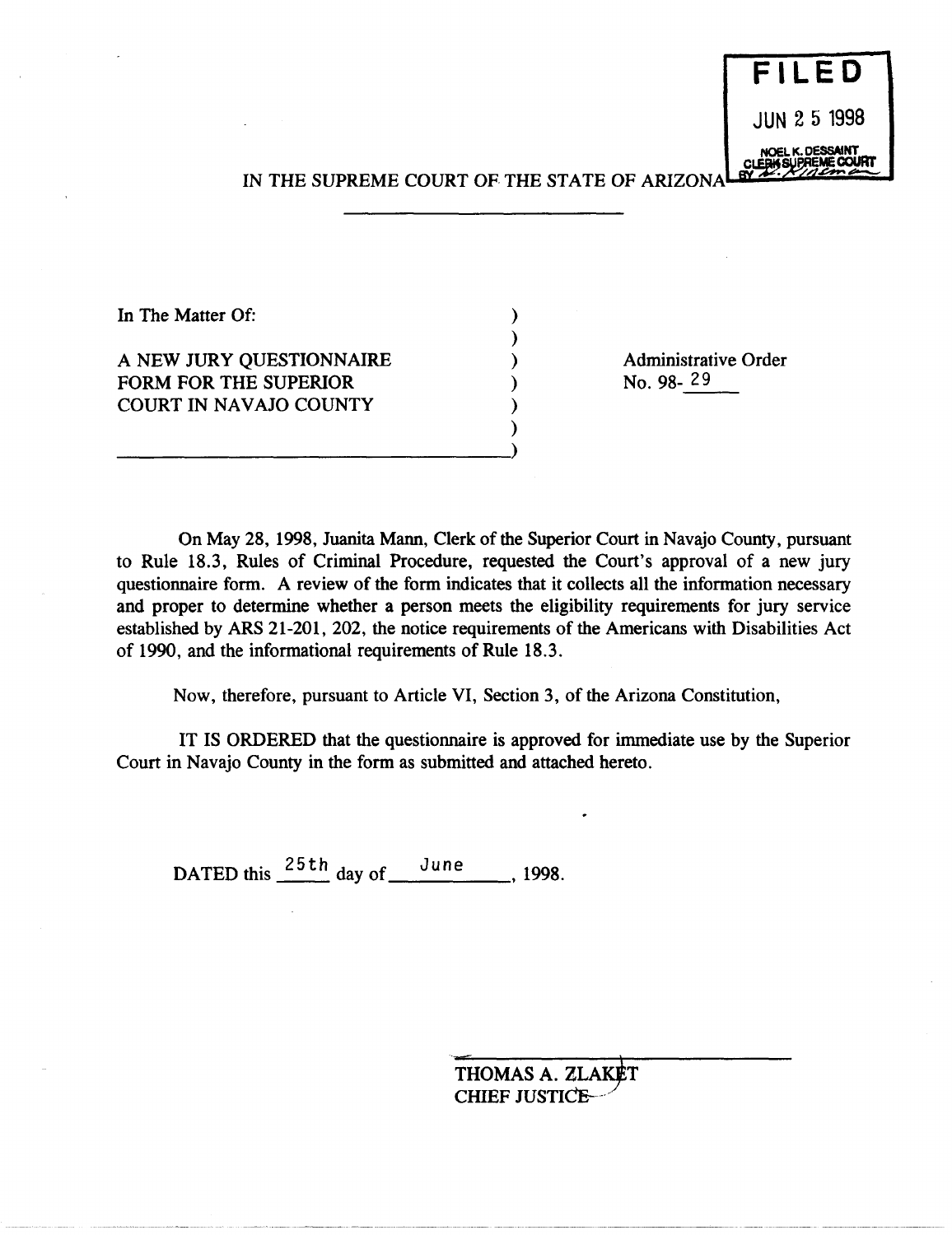

## JURY QUESTIONNAIRE

Navajo County Superior Cour P.O. Box 668 Holbrook, AZ 86025

Please complete entire questionnaire and answer all questions.

|                  | <b>GENERAL INFORMATION</b>                                                                                                                         |
|------------------|----------------------------------------------------------------------------------------------------------------------------------------------------|
|                  |                                                                                                                                                    |
| ZIP CODE         |                                                                                                                                                    |
|                  |                                                                                                                                                    |
| EMPLOYER_        |                                                                                                                                                    |
|                  | <b>YEARS OF EDUCATION___</b>                                                                                                                       |
|                  | FRIGR JUNY SERVICE?<br>O YES<br>$\square$ $N$ $\square$                                                                                            |
|                  |                                                                                                                                                    |
|                  | IF YES, WHEN and WHERE                                                                                                                             |
|                  |                                                                                                                                                    |
|                  | I HEREBY DECLARE UNDER PENALTY OF PERJURY THE<br>INFORMATION CONTAINED HEREIN IS TRUE AND CORRECT.                                                 |
|                  |                                                                                                                                                    |
| SIGN______       |                                                                                                                                                    |
| 0ATE_________    |                                                                                                                                                    |
|                  | <b>DISABILITIES:</b>                                                                                                                               |
|                  | Access to jury service is available to all individuals with a disability<br>as required by the Americans with Disabilities Act of 1990. If you are |
|                  | a person with a disability and require special accommodations, please                                                                              |
|                  | indicate your requirements below:                                                                                                                  |
|                  |                                                                                                                                                    |
|                  |                                                                                                                                                    |
|                  |                                                                                                                                                    |
| Please complete: |                                                                                                                                                    |
|                  |                                                                                                                                                    |
|                  | MAILING ADDRESS                                                                                                                                    |
|                  |                                                                                                                                                    |
|                  | $CITY$ $ZIP$                                                                                                                                       |
|                  |                                                                                                                                                    |
|                  | <i>MESSAGE PHONE</i>                                                                                                                               |
|                  | $\blacksquare$<br><b>IF THIS IS A NEW ADDRESS PLEASE CHECK</b>                                                                                     |

Fold on dotted line, seal, stamp and return within ten (10) days.

---------------------------------------"

## **QUALIFICA TIONS**

|    |                                                                               | YES | NO |
|----|-------------------------------------------------------------------------------|-----|----|
| 1. | <b>ARE YOU A CITIZEN</b><br>OF THE UNITED STATES?                             | п   | П  |
| 2. | ARE YOU A RESIDENT OF<br>NAVAIO COUNTY?                                       | П   | П  |
| З. | <b>ARE YOU 18 YEARS</b><br><b>OF AGE OR OLDER?</b>                            | п   |    |
| 4. | <b>HAVE YOU BEEN ADJUDICATED</b><br><b>AN INCAPACITATED * PERSON?</b>         | ⊓   | □  |
| 5. | <b>DO YOU SPEAK AND</b><br><b>UNDERSTAND ENGLISH?</b>                         | п   | n  |
| 6. | <b>HAVE YOU BEEN</b><br><b>CONVICTED OF A FELONY?</b>                         | П   |    |
|    | IF YES. WHAT and WHERE<br>a.                                                  |     |    |
|    | <b>HAVE YOUR CIVIL RIGHTS BEEN</b><br>ь.<br><b>RESTORED BY LEGAL PROCESS?</b> |     |    |

• Adjudicated an incapacitated person means a Court has determined that an individual lacks sufficient understanding or capacity to make or communicate responsible decisions due to mental or physical impairment.

 $\bar{I}$ 

| <b>REQUEST FOR EXCUSE</b>                                                             |     |       |     |
|---------------------------------------------------------------------------------------|-----|-------|-----|
| <i><b>HARDSHIP DUE TO AGE</b></i>                                                     |     | AGE — |     |
| HARDSHIP DUE TO HEALTH YOU MUST ATTACH<br><b>DOCTOR'S STATEMENT</b>                   |     |       |     |
| CARE-GIVER FOR A SICK, AGED OR INFIRM DEPENDE<br>YOU MUST ATTACH A DOCTOR'S STATEMENT |     |       |     |
| DO YOU REQUEST AN EXCUSE<br><b>FROM JURY SERVICE?</b>                                 | YES |       | NO. |
| IF YES. EXPLAIN__                                                                     |     |       |     |
|                                                                                       |     |       |     |

IF YOU ARE EXCUSED FROM JURY SERVICE, YOU WILL BE NOTIF BY MAIL.